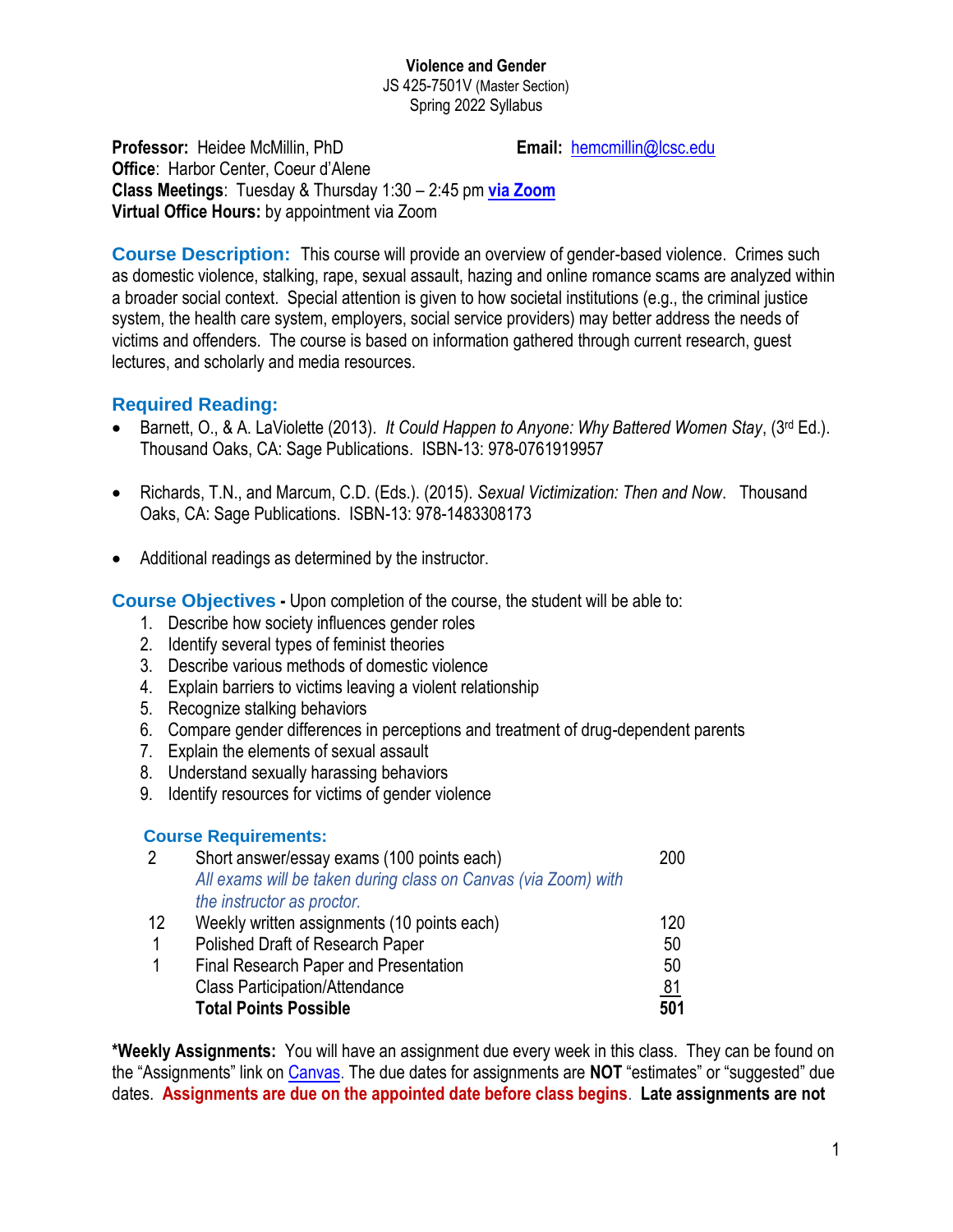**accepted**. Please organize your time accordingly. Employers like employees who can meet deadlines. Let's get you ready for a career.

*One of the best ways to avoid late assignments is not waiting until the last minute to submit them on*  Canvas*. Technical issues do come up from time to time. You need to allow for these real-world circumstances and prepare accordingly.*

### **You will be graded on your ability to relate the weekly assignment to class readings and lectures, and to provide some** *thoughtful insight* **into your work. In order to receive full credit for work in this class, ALL of your work must:**

- 1. Include your name, the course name or number, assignment name & date on the upper left corner of all your work. (In the "**Course Resources**" link in [Canvas](https://lcsc.instructure.com/login/canvas) see the [Example Assignment and APA](https://www.youtube.com/watch?v=TXqd4Ku9k-E&feature=youtu.be)  [Formatting](https://www.youtube.com/watch?v=TXqd4Ku9k-E&feature=youtu.be) video (3:36).
- 2. Be submitted electronically to Canvas, in either **.doc, docx,** or **.rtf** format (or Google doc link). Be sure to include your last name, course number, assignment number and year in your file name: (e.g., YourLastName JS 425 Assn 2 2022, not "assignment 4" nor "violence 4")
- 3. Be turned in by the due date
- 4. **Cited appropriately in APA format (See** "[In-text Citations](https://owl.purdue.edu/owl/research_and_citation/apa_style/apa_formatting_and_style_guide/in_text_citations_author_authors.html)" instruction on Purdue OWL website as well as the [Example Assignment and APA Formatting](https://www.youtube.com/watch?v=TXqd4Ku9k-E&feature=youtu.be) video (3:36) in Canvas for formatting examples). . *Note that in-text citations include (the author's last name, the year of publication, and the page number or paragraph number where the information you used was located in the book or article) (e.g.,* Jackson, 2021, p. 112). **All of your in-text citations must follow this format.**
	- *a.* Provide textbook (or article) page numbers (e.g., Jackson, 2021, p. 112) or
	- *b. Provide textbook page numbers from paper text (e.g., p. 35) or sub-headers from e-text (e.g., "Learning to be Violent", Ch. 1)*
	- *c. Specific website addresses you used for your answers*

*Copying and pasting text from another source is plagiarism and will result in a "0" on your assignment. Correctly citing text that you have simply pasted from another source will also result in a "0". DO YOUR OWN WORK (i.e., paraphrase).* 

- 5. Demonstrate an understanding of the material covered in class (NOT what the Internet has to say on the topic. **Web searches cannot be used as a substitute for your understanding of class materials**.)
- 6. Include an element of critical thinking (**no** regurgitating from lectures or textbook) take what you've learned and draw some conclusions about it.
- 7. Be typewritten (~12 pt.), double-spaced, with one-inch margins
- 8. Include page numbers in footers or headers
- 9. **Be proofread and spellchecked** (i.e., free of typographical and grammatical errors)
- 10. **Be written in third person (professional voice), like a reporter** (e.g., "The study indicates . . .")**.** Avoid using "I" statements (e.g., "<del>I think</del>", "I believe", "In my opinion", etc.).
- 11. Not use "lingo" in academic papers (e.g., "each and every" "rehab"). **Type in full words, complete sentences, with appropriate punctuation.**

Your reference page should be in APA format. See "[Reference List: Author/Authors](https://owl.purdue.edu/owl/research_and_citation/apa_style/apa_formatting_and_style_guide/reference_list_author_authors.html)" for formatting examples of your Reference page.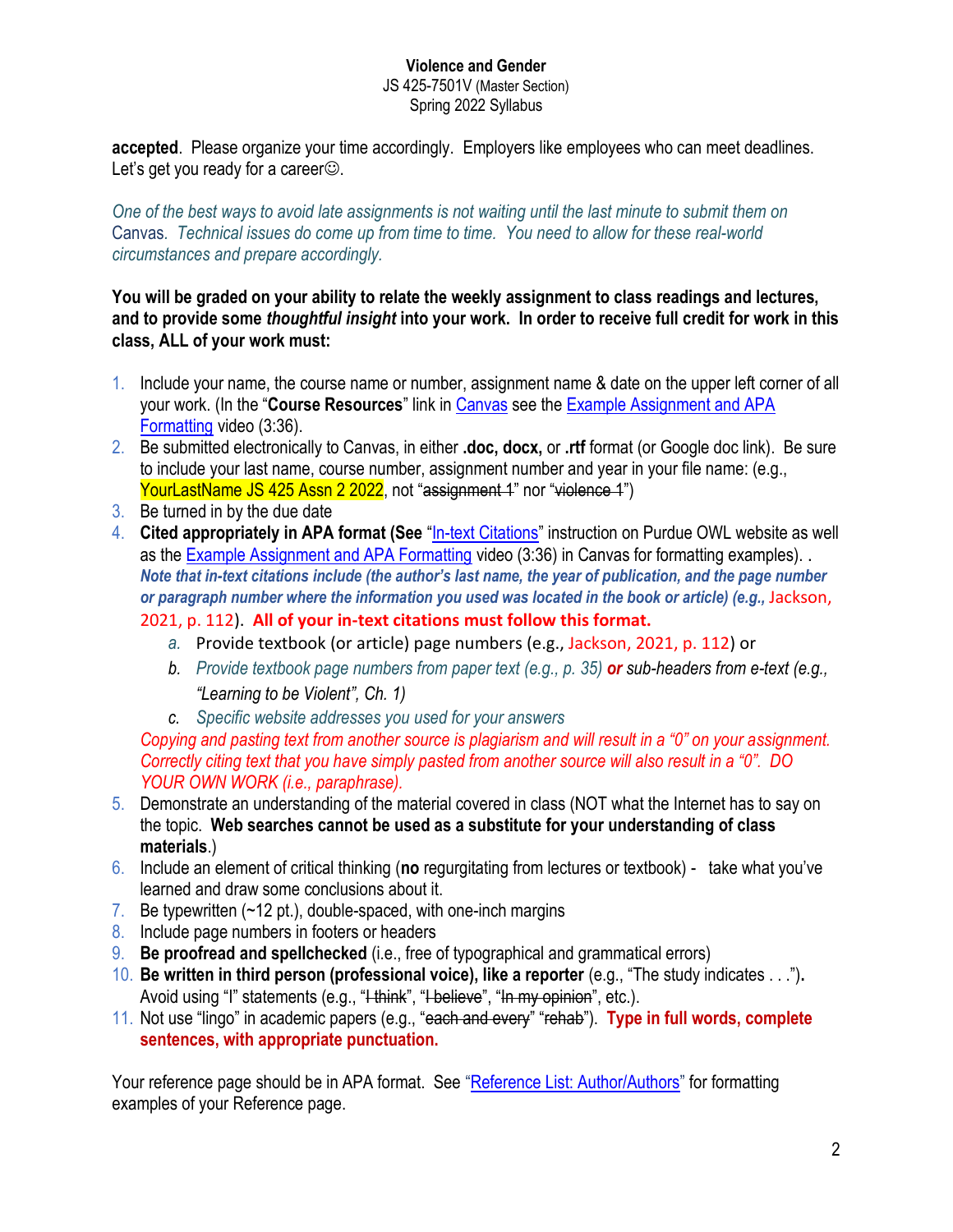#### **Violence and Gender** JS 425-7501V (Master Section)

Spring 2022 Syllabus

**Assignments that do not include the above criteria will be returned to the student, unexamined**.

This could negatively affect your grade if timelines are not met.

Sometimes students are under the impression that class assignments are asking what they already know about a topic. This is not the purpose of higher education. **Class assignments are developed to gauge what you are** *learning***, not what you already know**. While you may have a really good answer to an assigned question based on your personal knowledge and experience, the purpose of course assignments are to assess your ability to learn material presented in the course and assimilate this new information into useful skills in your chosen profession. Please bear this in mind when doing your assignments.

# **The best way to prepare a top-notch paper is to**:

- a. Carefully read the material
- b. Highlight text and/or write down highlights that will help you remember the main points of the section you are reading.
- c. Write a rough draft of your answer.
- d. After you've had time away from your rough draft, re-read it, even out loud to see if it "sounds" right.
- e. Use spell check and grammar check on Word, as well as *proofread yourself* to correct any errors.
- f. Submit your **final** draft (NOT your rough draft) of your assignment.

**Papers that do not include the above criteria will be returned to the student, unexamined**. This could negatively affect your grade if timelines are not met.

**Course Format.** This is a live course offered via Zoom, supported by the [Canvas.](https://lcsc.instructure.com/login/canvas) Wherever you are "Zooming" from, you need to create a classroom atmosphere, free from distractions. You need to be fully present during the entire class session in order to earn participation points. Disregarding these rules of common courtesy and professionalism will negatively impact your grade, and potentially, your ability to attend class.

Students will be able to find class materials including the syllabus, course schedule, assignments, grades, and a link to email me within the course on Canvas. **Student minimum required technology skills include the ability to:**

- 1. Send and receive email via your lcmail.lcsc.edu
- 2. Navigate the [Canvas online learning system](https://lcsc.instructure.com/login/canvas)
- 3. Use a word processing software like Microsoft Word or Google Docs to create professional, errorfree assignments
- 4. Save files as .doc, .docx or .rtf and upload to Canvas Use a word processing program

**Accessing online courses from a tablet or other mobile device is NOT sufficient to perform certain Canvas functions.** LC State has established the following technology recommendations for students taking online courses.

- **Internet Connection** Consistent, reliable access to a high-speed internet connection is required to successfully participate in remote and online instruction.
- **Hardware**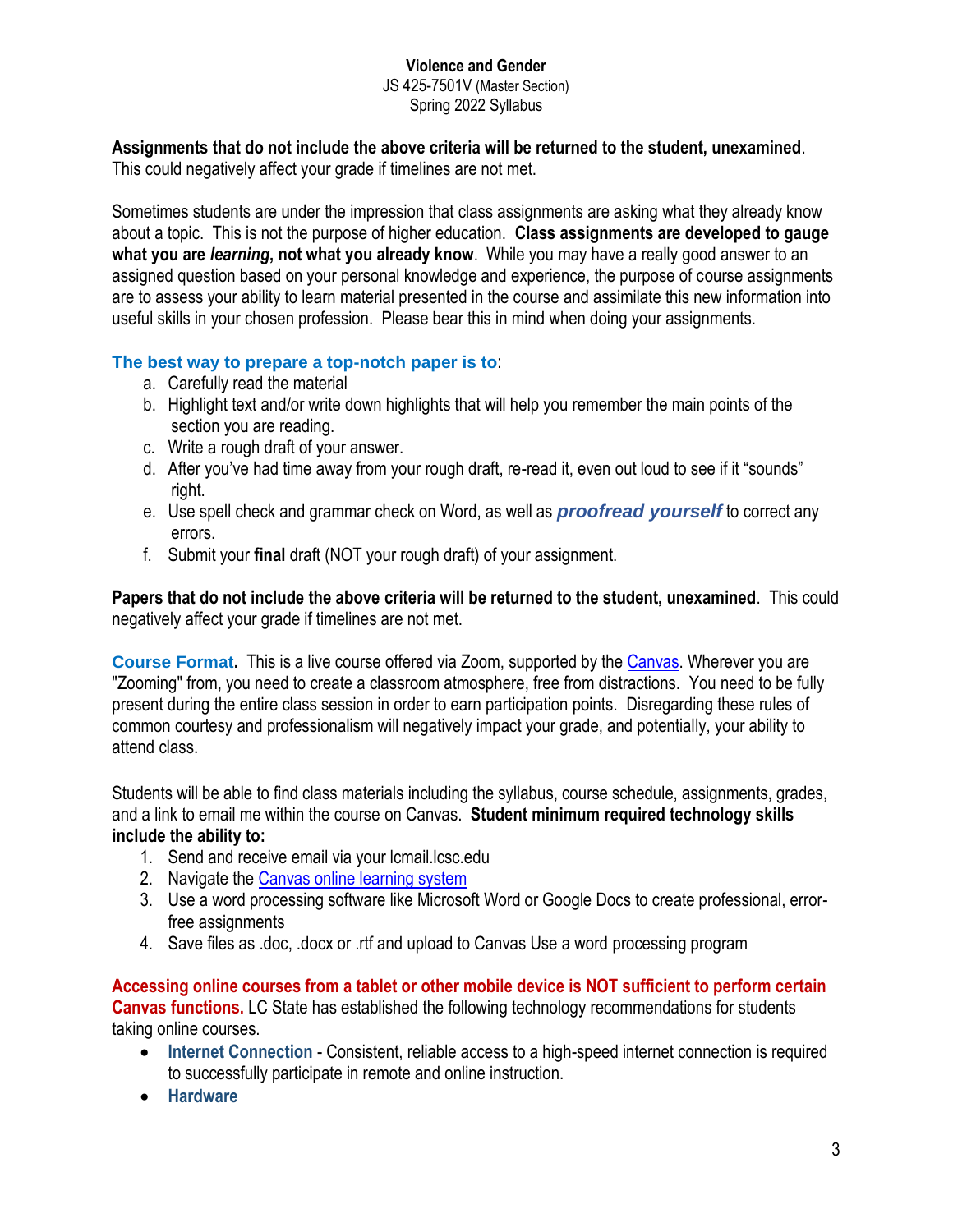JS 425-7501V (Master Section) Spring 2022 Syllabus

- $\circ$  Webcam with microphone is strongly recommended
- o Speakers/headphones/earbuds for listening to audio or video
- **Operating System Minimum Requirements** 
	- o **Windows:** Windows 10; 800-MHz or faster 32-bit (x86) or 64-bit (x64) processor; 2 GB of RAM
	- o **Mac (Apple):** Mac OS X 10.8; Intel Core™ Duo 1.83GHz or faster processor; 2 GB of RAM

#### **Important Note**

CHROMEBOOKS ARE **NOT** ADEQUATE AS YOUR MAIN COMPUTER AT LC STATE. **Certain Canvas features and some software programs used by campus departments will not run on the Chromebook operating system** (ex. Microsoft Office Suite, Respondus LockDown Browser & Monitor).

# **COURSE OUTLINE**

*Begin reading "It Could Happen to Anyone"* by Barnett/LaViolette *NOW. You need to get through 116 pages in 3 weeks. Reading approximately 40 pages per week will achieve this.* **ENTRY/ATTENDANCE TASKS - Do these first.** *This is the only opportunity for extra credit in this course***.** For attendance to be posted for financial aid purposes, complete the following items:

**1)** Introduction Discussion Post

**2)** Syllabus Extra Credit Quiz - **You must take it as many times as you need, to get 100%. It is all or nothing. Any score less than 10/10 will earn a "0".**

*The two (2) items above will close Friday, January 28th at noon, so be sure to get them done before then. Students completing all the entry tasks* **before Friday, January 21 st at noon** *will have their attendance posted in the first week of class for financial aid purposes*. **The syllabus quiz is the only opportunity for extra credit in this course.**

### **Introduction**

- **January 18** Review of syllabus and professor's expectations
	- Introduction: Overview of violence and gender

### **Exploring Gender**

- **January 20** Social Construction of Gender (Class lecture)
	- Privilege and Discrimination: Work, Home, and Play
- **January 25** Feminist Theory and Its Relationship to Violence Toward Women • *Continue reading "It Could Happen to Anyone"*

### **Domestic Violence**

**January 27** - Cycle of Violence and the Pattern of Abuse – Barnett/LaViolette pp. 1 -14 - Weaving the Fabric of Abuse – Barnett/LaViolette pp. 15-38

4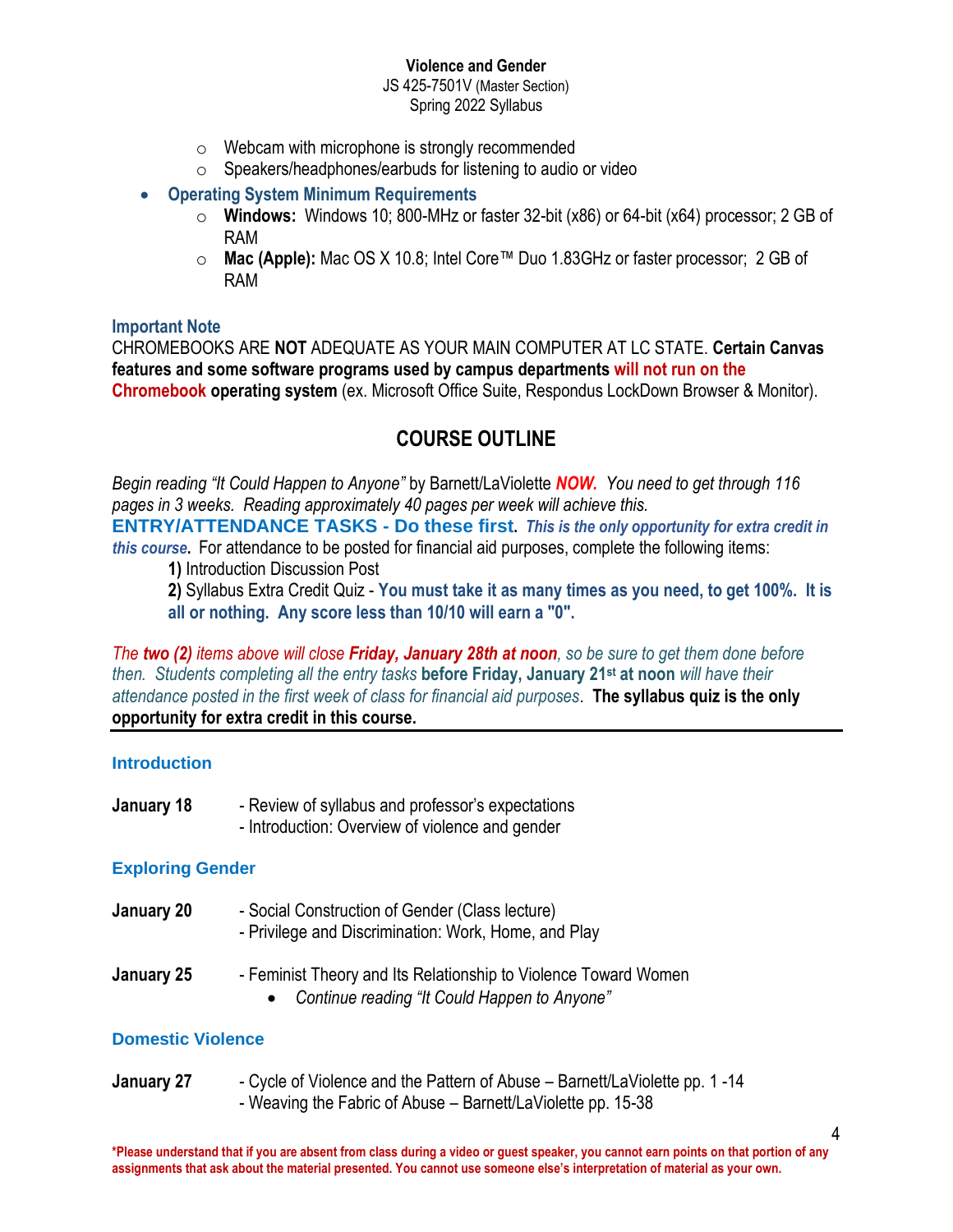JS 425-7501V (Master Section) Spring 2022 Syllabus

| <b>February 1</b>  | - Institutional Barriers - Barnett/LaViolette pp. 39-64<br>- Victimizations and Fear - Barnett/LaViolette pp. 65-116<br>- "Lola" DVD                                                                                                                                       |
|--------------------|----------------------------------------------------------------------------------------------------------------------------------------------------------------------------------------------------------------------------------------------------------------------------|
| <b>February 3</b>  | "Broken Vows" Video<br>*(Please understand that if you are absent from class during a video, you cannot earn points on that<br>portion of any assignments that ask about the material presented. You cannot use someone else's<br>interpretation of material as your own.) |
| February 8         | - Impact of Victimization & Stress - Barnett/LaViolette pp. 117-138<br>- Impacting Policy - Barnett/LaViolette pp. 139-167<br>- Healthcare Response to IPV                                                                                                                 |
| February 10        | *Speakers: Steven Johnson, KC Misdemeanor Probation and<br>Mark Heid, Director, KC Domestic Violence Court                                                                                                                                                                 |
|                    |                                                                                                                                                                                                                                                                            |
| February 15        | <b>Stalking - In-class lecture notes</b>                                                                                                                                                                                                                                   |
| February 17        | *Speaker: Kootenai County Judge                                                                                                                                                                                                                                            |
| <b>February 22</b> | "In Their Shoes" class exercise                                                                                                                                                                                                                                            |
| February 24        | *Speaker:<br><b>Topics for Final Paper and Presentation due today.</b><br>Submit a few sentences describing your selected topic, as well as a fully cited list of<br>possible resources you have found on your topic.                                                      |
| March 1            | <b>EXAM ONE</b> - You must take your exams live, during class, on Canvas<br>via Zoom.                                                                                                                                                                                      |

# **March 3** Pregnant and Parenting Drug-Dependent Women (In-class lecture notes):

- How it happens
- The political response
- The criminal justice response The health care provider response

**March 8** \**Speakers*:

### **March 10** Pregnant and Parenting Drug-Dependent Women (In-class lecture notes):

- Promising Treatment Programs
- Specific Needs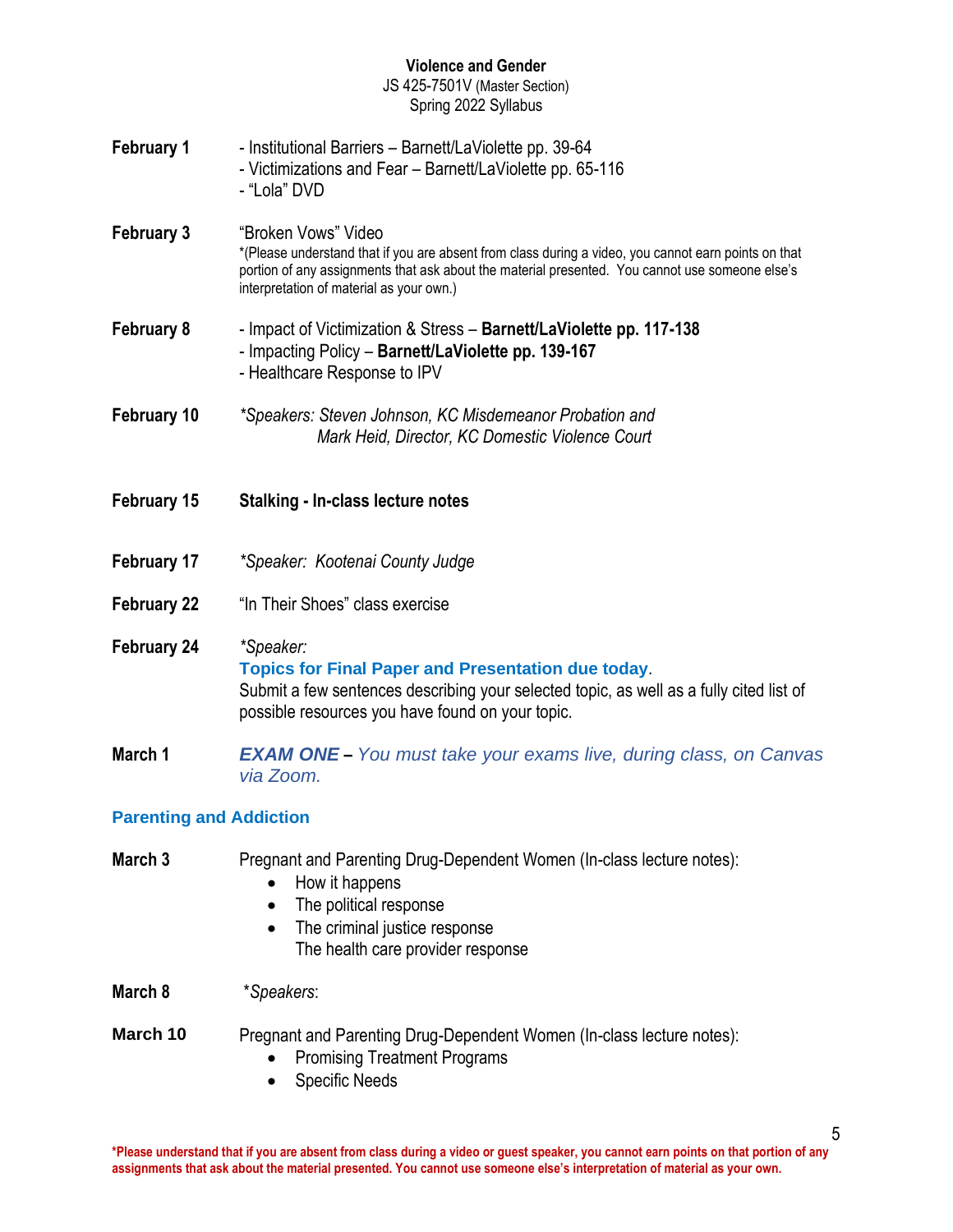### **Rape, Sexual Assault & Human Trafficking**

| March 15       | Sexual Victimization text Chapters 1 & 2: Rape Laws                                                                                                                  |
|----------------|----------------------------------------------------------------------------------------------------------------------------------------------------------------------|
| March 17       | Sexual Victimization text Chapter 3: Criminal Justice Treatment Approaches for Sexual<br><b>Assault Victims</b>                                                      |
| March 22       | Sexual Victimization text Chapters 5 & 6: Marital Rape and College Campus Rape                                                                                       |
| March 24       | *Speaker:                                                                                                                                                            |
| March 29 & 31  | Spring Break Week - no assignments due                                                                                                                               |
| April 5        | Sexual Victimization text Chapters 7 & 8: Statutory Rape and Sexual Victimization online                                                                             |
| <b>April 7</b> | Polished Draft of Research Papers due today - see assignment directions on<br><b>Canvas.</b> Cutting and pasting text from the resources will result in a '0' grade. |
| April 12       | Sexual Victimization text Chapters 9 (victimization of inmates only) & 10 LGBTQ<br>Victimization                                                                     |
|                | (Advance-registration for Summer and Fall semester April 11 - 15)                                                                                                    |
| April 14       | Sexual Victimization text Chapters 11 & 12                                                                                                                           |
| April 19       | Human Trafficking - In class lecture notes                                                                                                                           |

### **Sexual Harassment**

| April 21  | United States Equal Employment Opportunity Commission Jonline:<br>http://www.eeoc.gov/].<br>- Defining Sexual Harassment<br>- Responses to Sexual Harassment |
|-----------|--------------------------------------------------------------------------------------------------------------------------------------------------------------|
| April 26  | <b>EXAM TWO</b> - You must take your exams live, during class, on Canvas via<br>Zoom.                                                                        |
| April 28  | <b>CLASS PRESENTATIONS of Research Topics</b>                                                                                                                |
| May 3 & 5 | <b>CLASS PRESENTATIONS of Research Topics</b>                                                                                                                |
|           | Final Research Papers must be submitted to Canvas prior to class on the day you present.                                                                     |

# **May 10 & 12 Final Exam Week – No class meetings**

6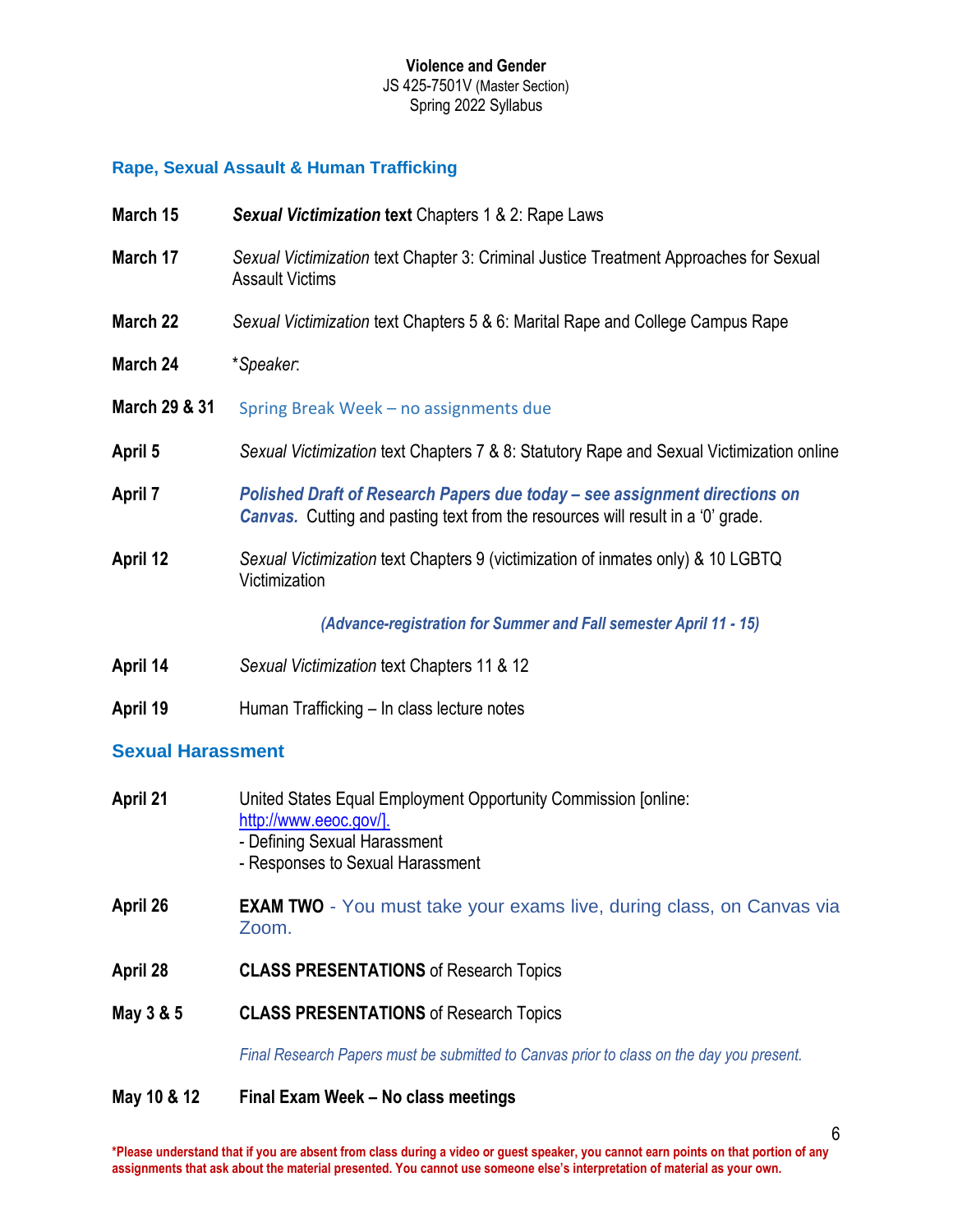**Professional Writing Standards:** This is a **writing-intensive class.** All work submitted to this professor should be prepared at a college standard of professional writing in accordance with the Publication Manual of the American Psychological Association (7th Ed.).

**Allow sufficient preparation time for proofreading and correction of typographical errors, misspellings, and grammatical errors**. See the "**Course Resources**" link in the "**Welcome: Begin Here!"** module in "[Canvas](https://lcsc.instructure.com/login/canvas) for writing guidance and examples.

Also see "Reference List: **Author/Authors**" for formatting examples of your Reference page and "In-text [Citations](https://owl.purdue.edu/owl/research_and_citation/apa_style/apa_formatting_and_style_guide/in_text_citations_author_authors.html)" instruction on Purdue OWL website for APA guidelines and examples.

The reason for this expectation is that professionals are often judged based upon the quality of their written work. Carelessness in spelling and editing suggests that there will also be mistakes in the substance of the work. Therefore, written work which has misspellings and other editing problems will be graded down on this basis alone.

Your graded assignments will be returned to you as an attachment via Canvas. Your graded assignments will contain feedback from the instructor that includes areas where you were strong, and guidance on where to improve**. It is expected that students incorporate corrective feedback into future assignments**. If suggested improvements are not made in future assignments, more points will be lost on each subsequent assignment.

If you are able to make the necessary improvements from instructor feedback, you will not need to enlist the help of the Writing Center. If you continue to make the same writing errors or if writing is not your thing, and most of my time is spent wading through poorly written information to find nuggets of relevant material, you will need to work with the [Writing](http://www.lcsc.edu/writing-center/distance-students/) Center before submitting work for grading.

Th[e LCSC Writing Center](https://www.lcsc.edu/writing-center/) is located on the first floor of the library. Their email address is [writingcenter@lcmail.lcsc.edu,](mailto:writingcenter@lcmail.lcsc.edu) their phone number is 792-2433. **Coeur d'Alene Students** can access the main campus writing center, or contact the writing tutor at the [Coeur d'Alene Center](mailto:Coeur%20d’Alene%20Center) [cdawritingcenter@lcmail.lcsc.edu.](mailto:cdawritingcenter@lcmail.lcsc.edu)

They generally require a **48-hour turn-around** for reviewing your work and returning it to you, so this will take some planning and preparation on your part in order for you to stay on top of your work and meet assignment deadlines.

It is important that students take responsibility for their learning and use graded assignments as tools for improvement. I am always happy to discuss ways for you to produce your best work possible outside of class as well.

**Polished Rough Draft and Final Paper and Presentation:** You are to choose a topic of interest related to gender and violence (see some example topics at the end of this syllabus). Your final paper should be:

1. Five to seven (5 – 7) pages in length (excluding Title and References pages)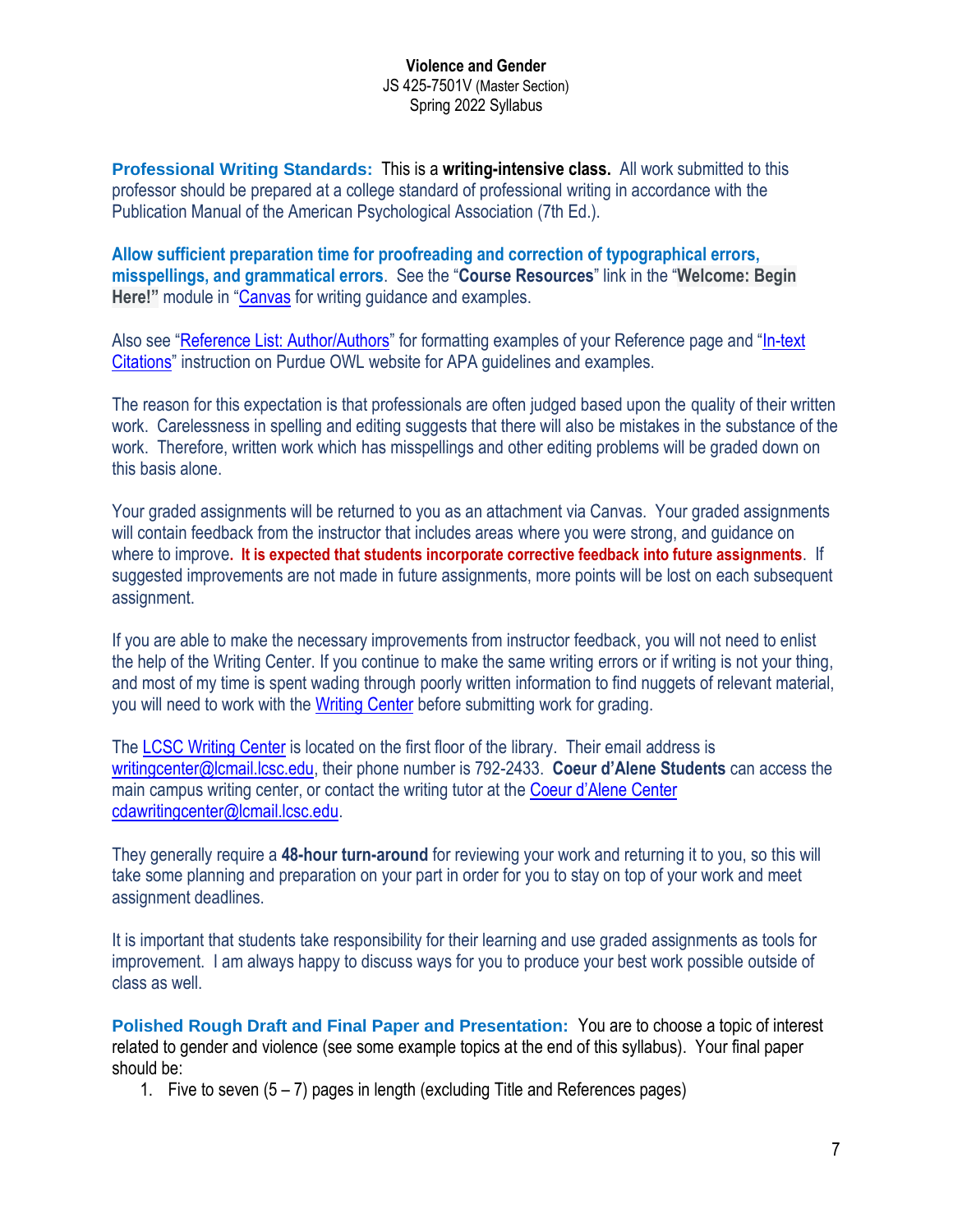#### **Violence and Gender** JS 425-7501V (Master Section)

- Spring 2022 Syllabus
- 2. Based on recent **scholarly** journals, pre-approved books, government or non-profit websites (*published within the past 5 years*) One pre-approved interview can count as a resource (*NOT* based on a general internet search).
- 3. Use a **minimum of four (4)** different **scholarly** resources. You may use your textbooks as resources *in addition to the 4 minimum scholarly resources*.
- 4. Be written to national APA standards (See "[Reference List: Author/Authors](https://owl.purdue.edu/owl/research_and_citation/apa_style/apa_formatting_and_style_guide/reference_list_author_authors.html)" for formatting examples of your Reference page and "[In-text Citations](https://owl.purdue.edu/owl/research_and_citation/apa_style/apa_formatting_and_style_guide/in_text_citations_author_authors.html)" instruction on Purdue OWL website for APA guidelines and examples.

The *polished draft of your research paper* is due before class on **Thursday, April 12th. The** *final paper* is due before class on the day you present your PowerPoint presentation **(either Thursday, April 28th, Tuesday, May 3 rd or Thursday, May 5 th).**

The accompanying oral presentation should be 6 - 8 minutes in length in a PowerPoint format. **You are to submit a few sentences to Canvas describing your selected topic to me, along with a list of fully cited possible sources for approval by** *Thursday, February 24th* **before class begins.**

**Possible Research Topics***:* You can focus on the victim, the perpetrator, specific laws, or policies for your research topic. Be sure to click the "Scholarly (Peer Reviewed) Journals" box before conducting your search. I encourage you to make a **[research appointment](http://lcsc.libcal.com/appointments/)** with an LCSC librarian if you have not searched for these types of documents before. The appointment can be done in person, via phone or video conference.

- 
- Spousal Sexual Assault Female Self-Mutilation
- 
- 
- 
- Batterer Treatment Programs Uxoricide (Spousal homicide)
- 
- 
- Domestic Violence Programs Female Correctional Facilities
	-
- Female Genital Mutilation Female Drug Addiction Initiation and Progression
- Honor Killings  **Male Victims of Rape**
- Female Inmates Sexism in Law Enforcement
	-
- Profiles of Sex Offenders Domestic violence perpetrated by police officers
	- Male Victims of Domestic Violence Violence in the LGBTQ Community

**Class participation:** Non-preparation or non-participation will be considered non-attendance for grading purposes. Three (3) points can be lost each class for failing to participate in any given class. Participation requires at a minimum:

- 1. Being present in the classroom during the entire class session
- 2. Being prepared for class (e.g., Already read the material, assignments turned in by due date)
- 3. Answering questions based upon the class readings and lectures

Class participation is included in your evaluation for two important reasons: **One**, when you are not present, the class is diminished by not having your ideas and your influence on others' thinking. **Two**, being in class also expresses your ability to conduct yourself in a professional manner.

*Sometimes students are under the impression that class assignments are asking what they already know about a topic. This is not the purpose of higher education. Class assignments are developed*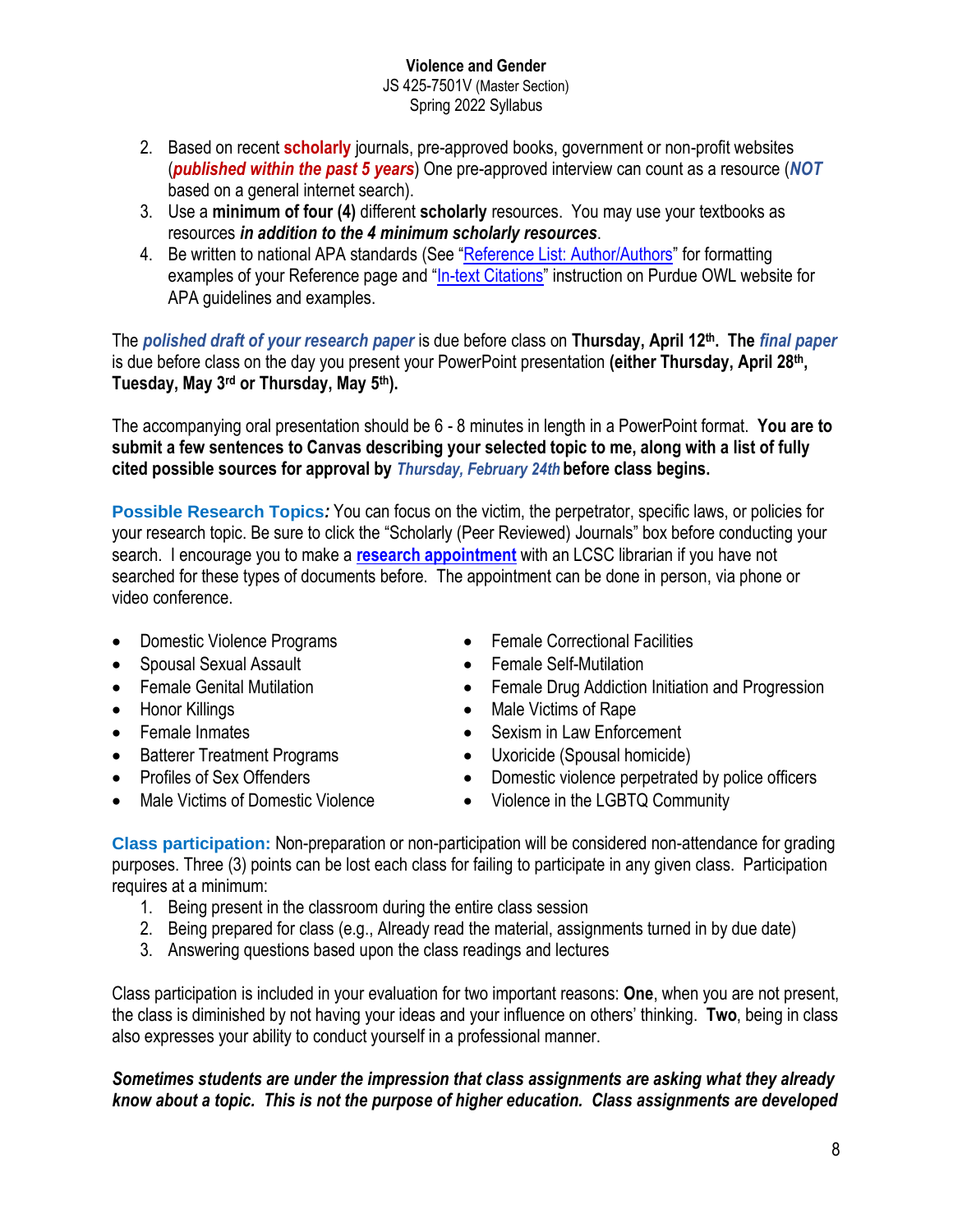*to gauge what you are learning, not what you already know. While you may have a really good answer to an assigned question based on your personal knowledge and experience, the purpose of course assignments are to assess your ability to learn material presented in the course, and assimilate this new information into useful skills in the criminal justice profession. Please bear this in mind when doing your assignments.* 

For timely communication between student and instructor, please email me at [hemcmillin@lcsc.edu](mailto:hemcmillin@lcsc.edu) or on the Canvas "Inbox" link with any questions you have.

**Zoom Format**: We are so fortunate to be able to continue working to support your progress towards your education. Adjustments can be rough, but they are necessary to maintain the integrity of the learning environment. **Therefore, you must create a classroom environment from wherever you are attending class.** This includes:

- **A. Keeping your Zoom camera on during the entire class session**
- **B. Avoiding distractions (e.g., visiting with roommates, online shopping, catching up on social media, etc.)**

Please understand that failure to observe these very basic rules of courtesy and respect can result in:

- 1) Reduction in participation/attendance points
- 2) Removal from class sessions
- 3) An appointment with the Vice President of Student Affairs
- 4) Suspension or expulsion

**Caution: This class covers very adult topics. As such, you may want to keep others out of earshot or be sure to use headphones so as not to offend others who may be nearby.**

#### **Classroom Expectations:**

- You are expected to come to class having *already read the material* to be discussed for that day.
- We cover a lot of material in this class **PLEASE ASK QUESTIONS**. I do not mind clarifying information, and quite likely, others are wondering the same thing. I *want* you to understand the material. **I am happy to meet with you outside of class to help your understanding.** Don't flounder out there alone becoming more and more frustrated. Ask me so we can get you back to full production**☺**.
- **If you must be absent from class**, please obtain class notes from one of your classmates. Powerpoint lectures and assignments are available on Canvas. Class information is presented at the time appointed on the syllabus. I do not have the time to repeat lessons to individuals in addition to the class sessions. Please do not contact me for information you missed by not attending class.

**Grading.** I generally have your graded assignments back to you within 7 days.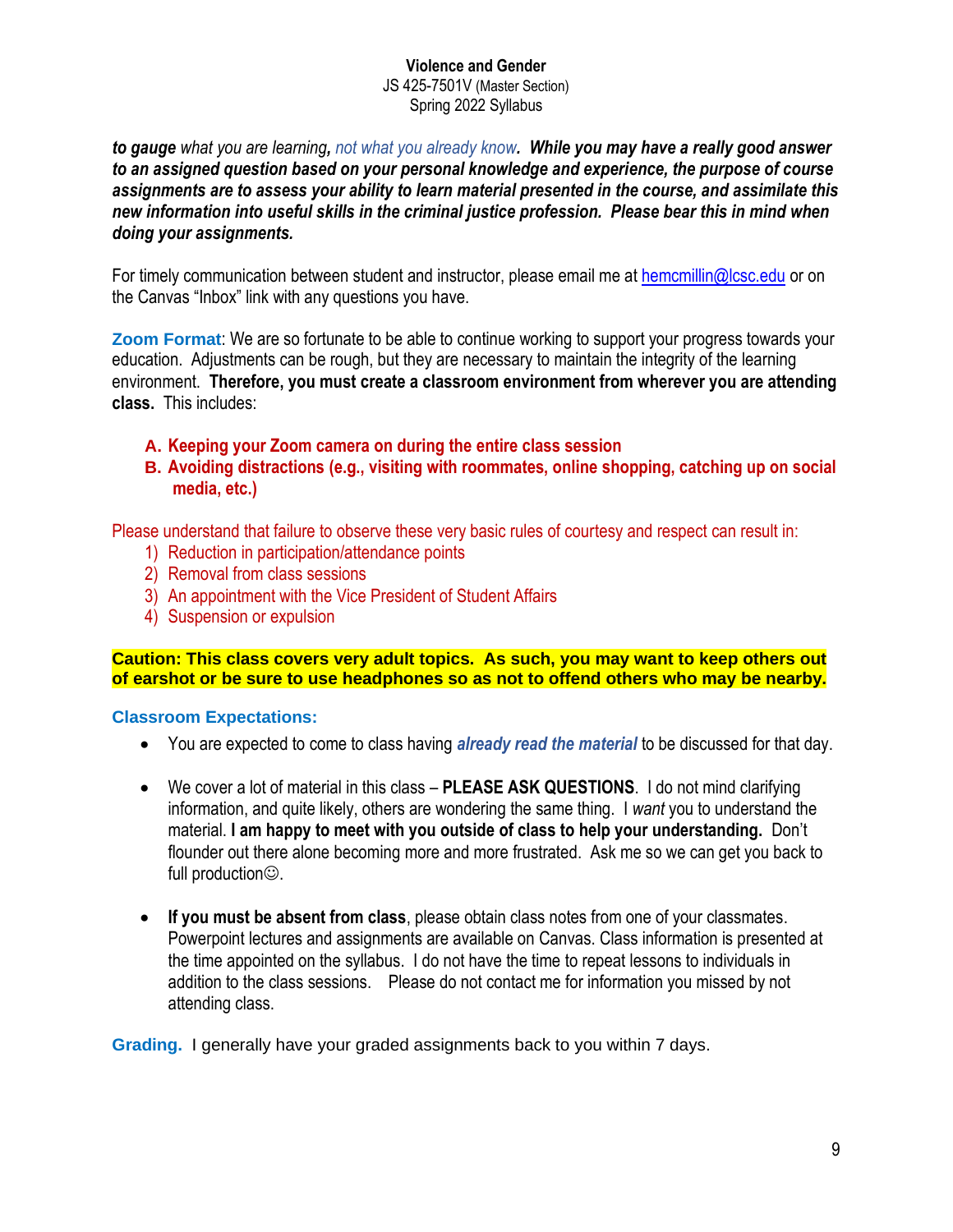JS 425-7501V (Master Section) Spring 2022 Syllabus

| Letter    | Percentage   | Letter | Percentage   |
|-----------|--------------|--------|--------------|
| A         | $93 - 100$   | А-     | $90 - 92.99$ |
| B+        | 87 - 89.99   | В      | $83 - 86.99$ |
| <b>B-</b> | $80 - 82.99$ | $C+$   | 77 - 79.99   |
| C         | $73 - 76.99$ | $C -$  | 70 - 72.99   |
| D+        | $67 - 69.99$ | D      | $60 - 66.99$ |
| F         | Below 60     |        |              |

### **LC State Grading Scale**

Because this is an upper-division course, mid-term grades will **not** be posted. The [Canvas](https://lcsc.instructure.com/login/canvas) "Grades" link shows your cumulative percentage (less your participation points, which will only bolster your grade once they are added at the end of the semester).

### [Expectations of Students](http://catalog.lcsc.edu/academic-programs/social-sciences-division/social-sciences-division.pdf) Earning a Bachelor's Degree

**1.** The ability to think critically about major issues relating to justice studies.

**2.** An understanding of human behavior, social control, cultural differences, and concerns for minority groups.

**3.** Proficiency in the use of verbal and written communication skills.

**Cell phones, laptops and other electronic devices:** Cell phones should be turned *off* during class. If you must answer a call, please step outside the room so you won't disturb the students around you. It is permissible to use laptops/computers for note taking during class lectures/discussions, but not during exams. It is considered rude and unprofessional behavior to use the computer for other than taking notes during lecture/discussion periods. Use of the Internet, checking emails, social media, playing computer games or other non-class related activities during class, means you are not "present" for the class and therefore you will be marked as absent, losing the 3 points for lack of participation.

**Audio/Video recording of lectures is strictly prohibited** without documentation from the college's Accessibility Services office. A lecture is considered the intellectual property of the instructor, and copyright guidelines and regulations apply to the recording of lectures. In addition to considerations of copyright and intellectual property, the need to protect the privacy of students in the class being recorded is also essential (adapted from:

http://www.teaching.utoronto.ca/Assets/Teaching+Digital+Assets/CTSI+1/CTSI+Digital+Assets/PDFs/Recording+Lectures.pdf).

**Student Decorum:** The best learning occurs in an environment of respect. Please remember that this is a professional program and in addition to class content, you are expected to learn and exhibit professional behavior towards one another. This includes respectfully receiving feedback from instructors, administrators, supervisors, etc.

Students may not always understand or agree with the instructor's evaluation of their work. If you would like to approach me with a genuine interest in how you can improve your work, I am happy to spend as much time as you need helping you do that. Conversely, please understand that ill-mannered confrontations (either in person, over the phone, through emails, etc.) will *not* be tolerated or responded to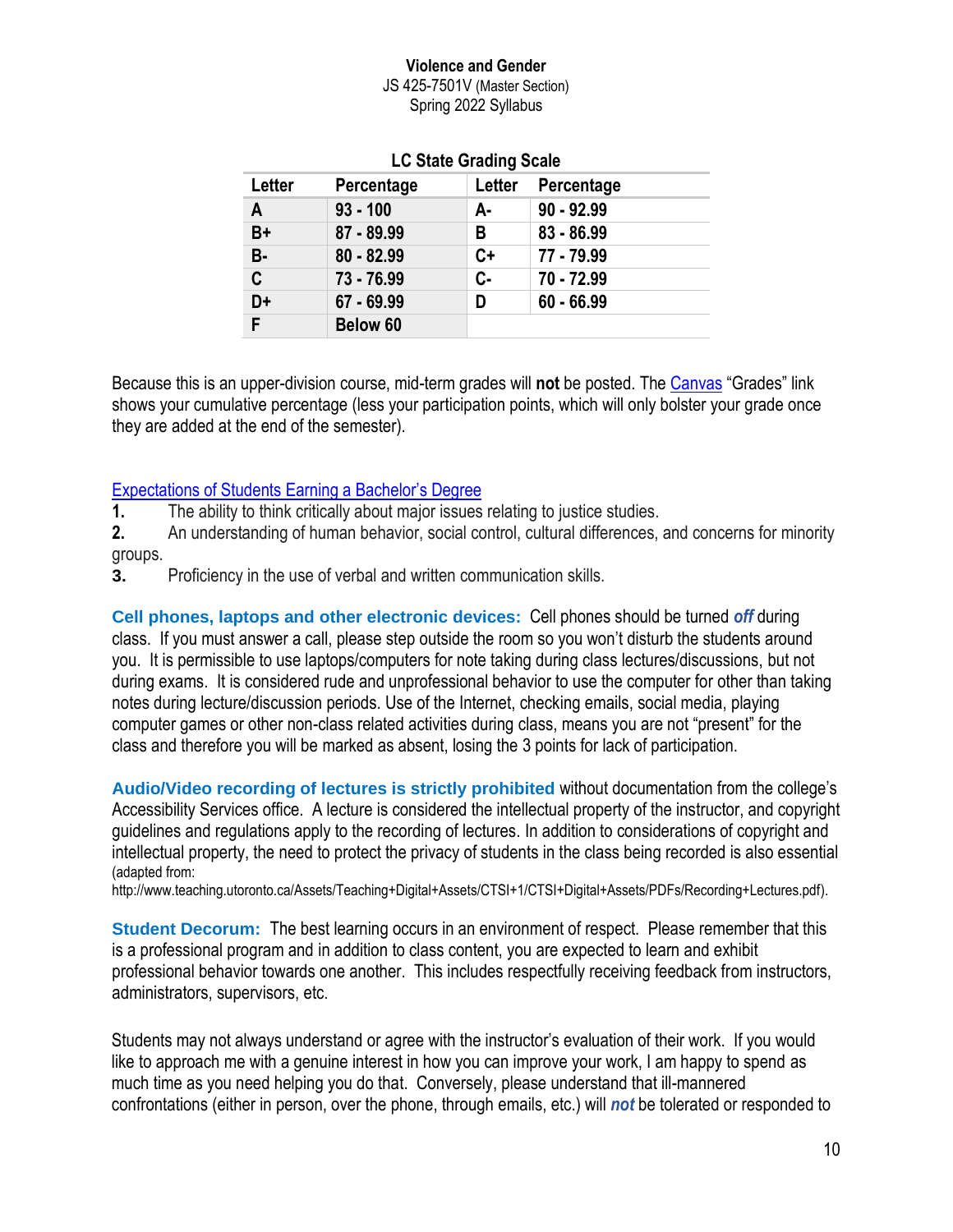JS 425-7501V (Master Section) Spring 2022 Syllabus

by this instructor. You will find similar responses by employers and co-workers when you become part of the professional workforce, so it is best to develop your professional persona now. College is a particularly stressful, albeit rewarding event in your life. Should you need assistance with managing your stress, you can [contact an LC Counselor](https://www.lcsc.edu/student-counseling) on main campus at **(208) 792-2211.**

**Code of Conduct:** You are expected to participate in classroom discussions and conduct yourself in a professional manner. Private discussions with other students, passing notes, reading newspapers or websites, eating, sleeping, and persistently arriving late or leaving early constitute inappropriate classroom behavior. If you demonstrate such behavior you will be verbally warned in class to cease. If you persist in disruptive or distracting behavior, formal action, in accordance with LCSC policy, will be taken.

From the [LCSC Student Handbook, Code of Conduct regarding Academic Dishonesty:](http://www.lcsc.edu/student-affairs/student-code-of-conduct/prohibited-conduct/) "Cheating or plagiarism in any form is unacceptable. The College functions to promote the cognitive and psychosocial development of all students. Therefore, all work submitted by a student must represent his/her own ideas, concepts and current understanding. Academic Dishonesty includes:

**a) Cheating**—intentionally using or attempting to use unauthorized materials, information, or study aids in any academic exercise. The term "academic exercise" includes all forms of work submitted for credit hours.

**b) Fabrication**—intentional and/or unauthorized falsification or invention of any information or the source of any information in an academic exercise.

**c) Collusion facilitating academic dishonesty**—intentionally or knowingly helping or attempting to help another to commit an act of Academic Dishonesty.

**d) Plagiarism**—the deliberate adoption or reproduction of ideas or words or statement of another person as one's own without acknowledgment.

- Copying and pasting from another source is plagiarism.
- Typing word for word from another source is plagiarizing."

Any form of academic dishonesty can result in an F on the assignment, an F in the class, academic suspension, and/or academic dismissal. **Do your own work.**

**Workload - What is a credit hour?** For a typical LCSC semester, 1 credit hour is the equivalent of one 50- 60 minute direct faculty instruction and 2 hours of out-of-class student homework/study time, for approximately 15 weeks. Therefore, 3 credit hours corresponds to approximately 6 hours of student work per week (From LC Policy #2.127).

**Counseling Services:** The issues discussed in this class may give rise to personal discomfort or distress. *Please let me know if you have any concerns*. LCSC provides confidential, no cost counseling services to students.

• Students can contact LC-State [Student Counseling Center](https://www.lcsc.edu/student-counseling) at **(208) 792-2211** during business hours to schedule an appointment with a counselor. **Lewiston students** can also contact the YWCA *24-hour crisis line* at **(208) 746-9655** or **1-800-669-3176**. **Coeur d'Alene students** can also contact the Safe Passage *24-hour crisis line* at **(208) 664-9303.**